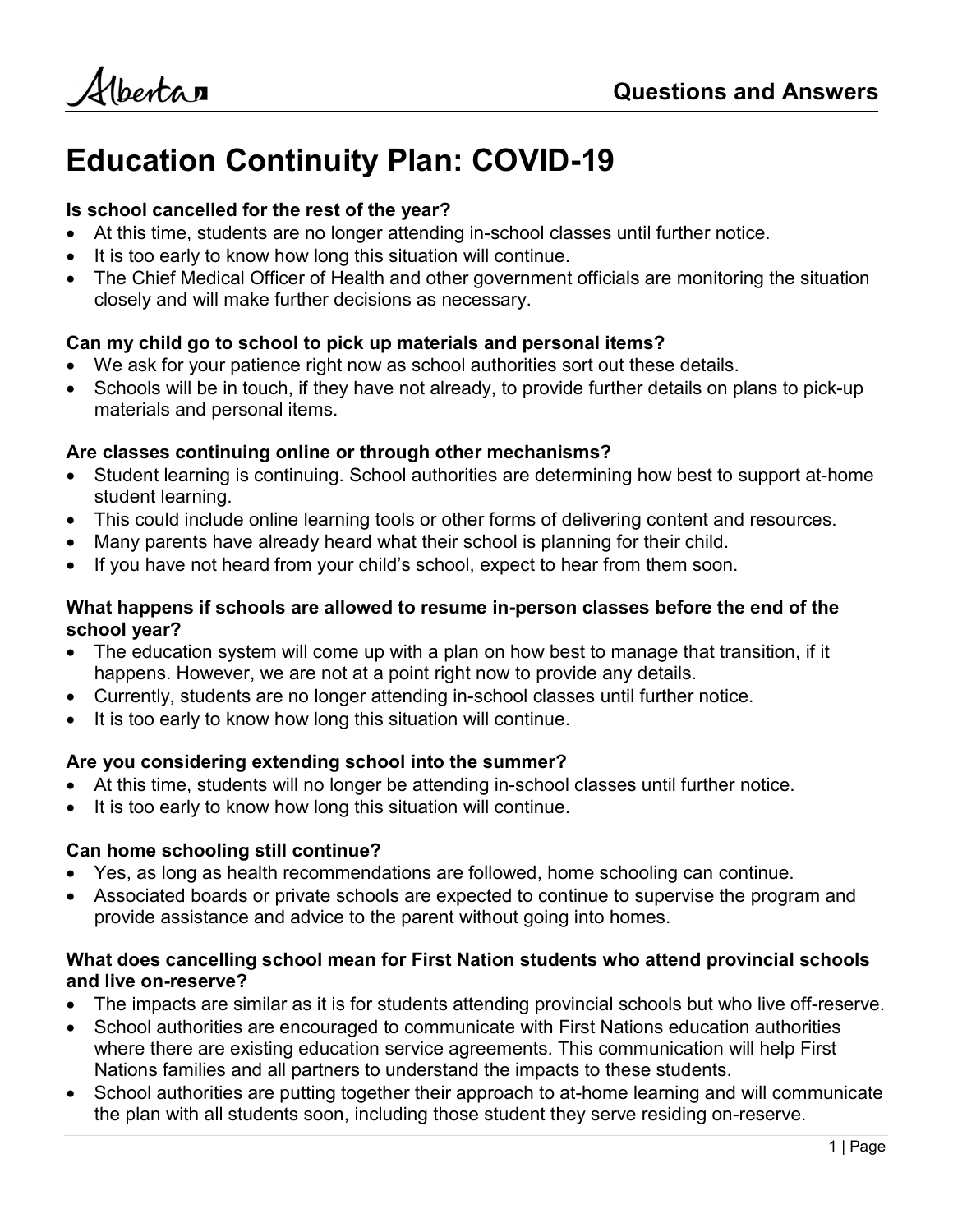# What about First Nation schools?

- First Nation schools and school authorities are impacted in similar ways as provincial schools.
- First Nations and First Nation education authorities are also working hard to develop response plans for their schools and students.
- The federal government has announced \$305 million for an Indigenous community support fund as part of a broader aid package to help Canadians and businesses deal with the fallout from COVID-19.

# Does this situation change spring break?

- Spring break will continue as scheduled in your school authority.
- Schools will be closed during this time, with teachers and school staff not required to work.

### Are schools going to refund fees paid?

- This is an issue that school authorities will be looking at, but no decisions have been made. We are asking for patience from parents as school authorities work on a number of issues.
- Our first priority is establishing continuity of student learning plans for every student.

# **Student Learning**

### How will schools be providing at-home on online learning?

- For all children in ECS programs and kindergarten to Grade 12 students, school authorities will offer at-home learning opportunities, either through online means or through other accommodations, such as course packages and telephone check-ins.
- Government expects that every student, regardless of their geographic location or socioeconomic status, will continue to learn while in-school classes across the province are cancelled. This includes students in public, separate, Francophone, charter and independent schools, and Indigenous students attending provincial schools.
- Every school authority will have to determine what will work best for their students.
- Staff will provide specialized supports and services to children and students with disabilities in consultation with families.
- This will likely vary among the school authorities, and may even vary from school to school.
- Government expects school authorities and school leaders to be flexible, and trusts their professional skills and experience.

### What about students who do not have computers or internet at home?

- Each school authority will have to determine what will work best for their children and students.
- This will likely vary among the school authorities, and may even vary from school to school.
- Student learning is continuing and each school authority is taking steps to determine how best to deliver at-home student learning.
- This might include some online learning tools, paper packages, or other ways to continue student learning.

### How is this going to work? How well are students going to be able to learn at-home? What subjects will be covered/taught?

 Teachers are currently evaluating what has not yet been covered in their classes and will prioritize remaining learning outcomes based on what is manageable for students learning at home.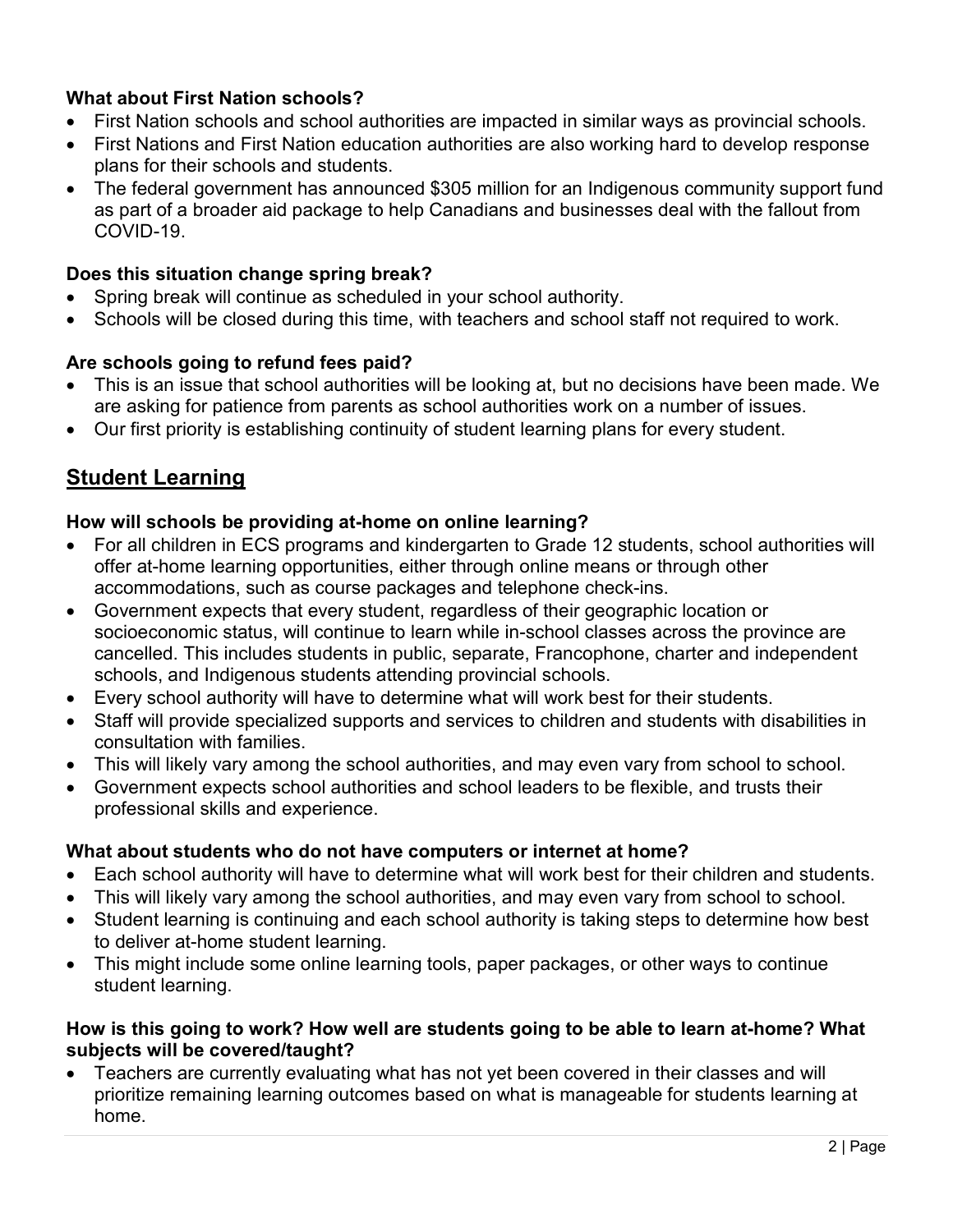Teachers will plan specific tasks and projects to help students learn while in-school classes are cancelled. Content delivery for each grade is broken down as follows:

#### Early Childhood Services programs

- o Essential outcomes, including literacy and numeracy.
- o Goals, supports and services outlined in Individual Program Plans (IPPs).

### Kindergarten – Grade 3

- o Education content will focus on language/literacy and mathematics/numeracy outcomes of the provincial curriculum.
- o Teachers will assign an average of five hours of work per student per week, and will be expected to work with their students and parents on the delivery of these materials.

#### Grades 4-6

- o Education content will continue to focus on language/literacy and mathematics/numeracy outcomes, and there will be opportunities to incorporate science and social studies outcomes through cross-curricular learning.
- o Teachers will assign an average of five hours of work per student per week, and will be expected to work with their students and parents on the delivery of these materials.

#### Grades 7-9

- o Education content will focus on core mathematics, language/literacy, science and social studies curriculum outcomes.
- o Teachers will assign an average of 10 hours of work per student per week, and will be expected to work with their students and parents on the delivery of these materials.

### Grades 10-12

- o Education content will focus on specified and core courses required for high school graduation requirements, including language (English, French and French language arts), social studies, mathematics, biology, chemistry and physics.
- o Content from other courses will be delivered where possible, and accommodations for students unable to complete courses are in place.
- o Teachers will assign an average of three hours of work per course per student per week, and will be expected to work with their students and parents on the delivery of these materials.

### How will you enforce these guidelines for at-home learning?

- Together, government, superintendents, administrators, school authorities and the Alberta Teacher' Association, determined how to continue teacher-directed learning for students across Alberta.
- All agree that these are reasonable guidelines for learning at-home for students to continue their course work and complete the school year.
- Every school authority will have to determine what will work best for their students.
- This will likely vary among the school authorities, and may even vary from school to school.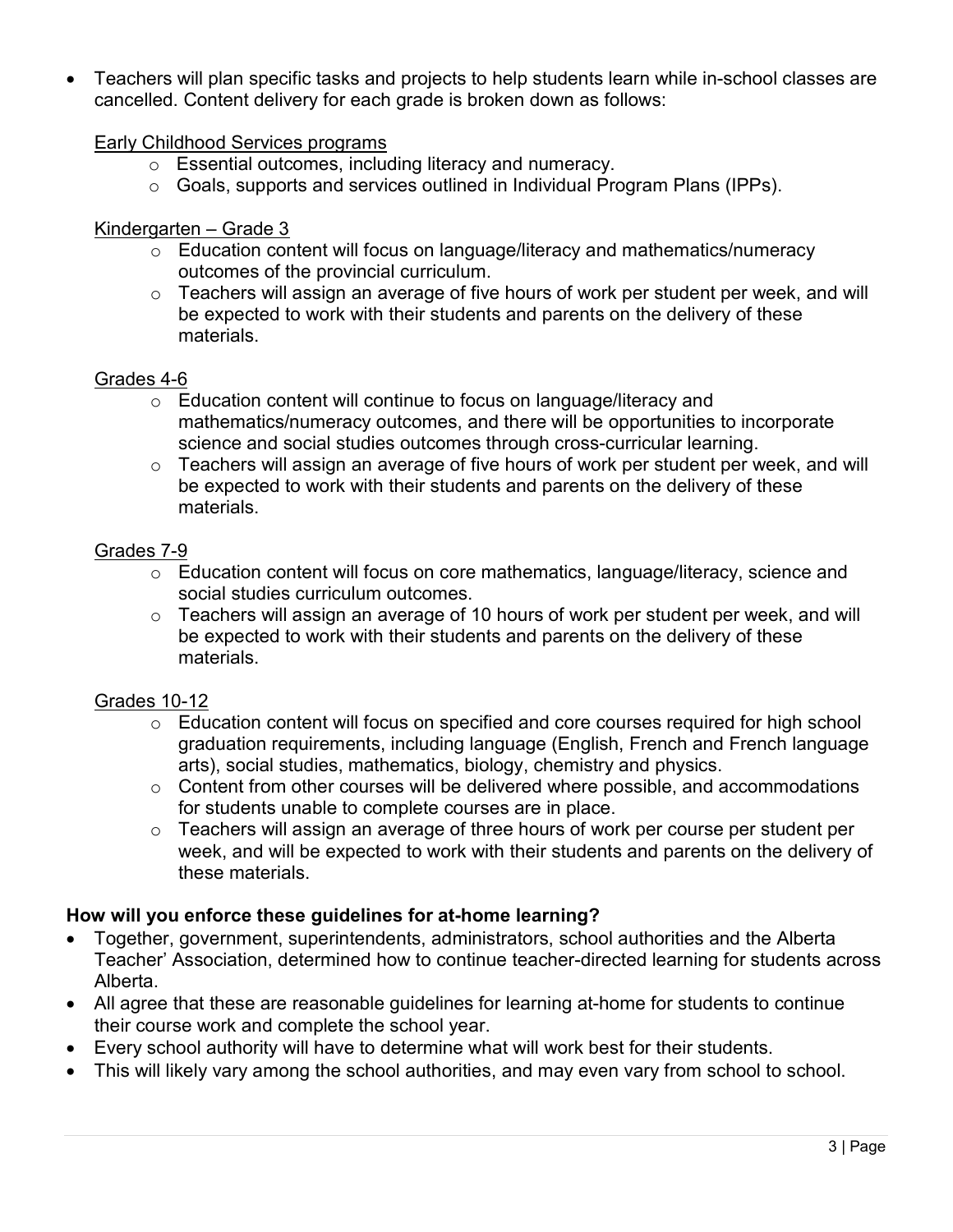Teachers bring with them a breadth of professional knowledge, skills and experience. Our teachers are in the best position to determine what is best for their students during this unique situation, and do the best they can with the tools and resources they have.

### If the focus in the early years is literacy and numeracy, what happens to subjects like science and social studies?

- Foundational to any student learning is literacy and numeracy. It remains vital for all learners but it is very important for early year learners to maintain and develop literacy and numeracy competencies.
- There are guidelines for science and social studies instruction for students starting in grade 4 and up.

### What is the plan for high school courses that aren't math, English, French, biology, chemistry or physics?

- Teachers will use their professional knowledge, skills and experience to determine what is best for their students during this unique situation.
- It remains important for teachers to have the flexibility to decide how best meet the needs of their students.
- For any courses that have started, schools will complete them with the student to the best of their ability and provide a final mark and award credits.
- If the student is unable to complete a course that would have led them to achieving a high school diploma, such as a work experience or a career and technology studies course, principals have the ability to award unassigned credits to ensure the student graduates.

# Student Assessment

# How will teachers grade or assess at-home learning content?

- Teachers will be responsible for assessing a student's progress and reporting on their progress including assigning a final grade.
- School authorities have committed to ensuring parents are consulted and kept informed of how assessment will be determined in this unique circumstance.
- All students who were on track to progress to the next grade will do so for the next school year.

# Will students still get final grades?

- Every student will receive a final grade and students who were on track to progress to the next grade will do so for the next school year.
- Provincial assessments, such as provincial achievement tests (PATs) and Grade 12 diploma exams are cancelled through to the end of June 2020.
- We trust the professionalism of teachers and education leaders to assess their students' progress, no matter the learning environment, to determine suitable final grades.

# Will every student receive a final report card?

- Yes, students will receive final grades and a report card, appropriate to their grade level.
- Report cards might not be exactly how they were in the past, but there is an expectation for schools to still provide final report cards for this school year.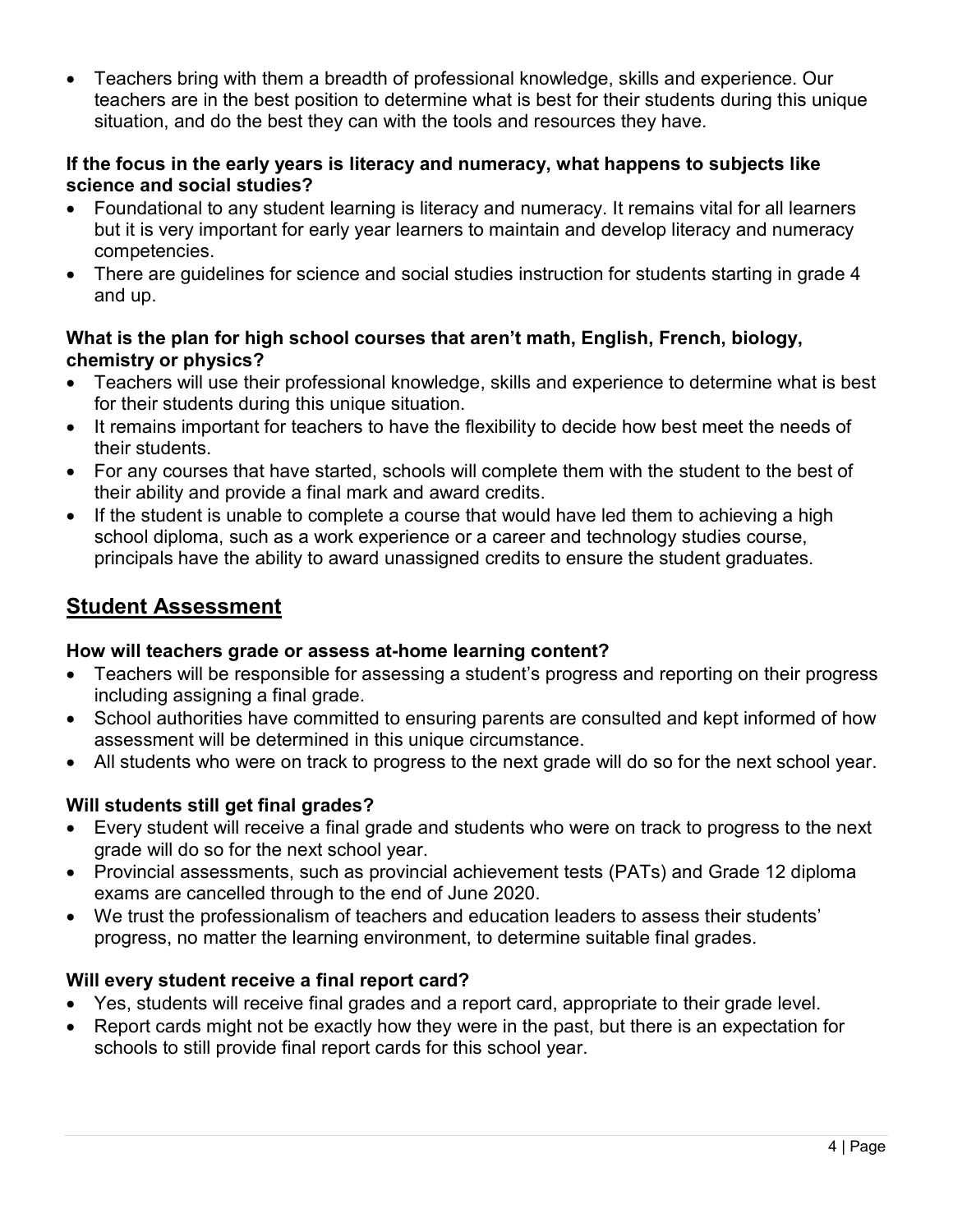# Are Grade 6 and Grade 9 PATs cancelled?

- Yes, all Grade 6 and Grade 9 provincial achievement tests (PATs) are cancelled for the 2019- 20 school year.
- For grade 9 students who wrote PATs in January, schools may share the results with parents but they will not be provincially marked.

# High School Students

### Will Grade 12 students still graduate this year?

- Every student who is eligible to graduate from Grade 12 this year will graduate.
- Students who are moving on to post-secondary studies will not be penalized.
- Government will be working with post-secondary institutions to ensure that these extraordinary circumstances do not prevent students from being eligible for admission to post-secondary studies for the upcoming school year.

### What is happening for Grade 12 diploma exams?

- All Grade 12 diploma exams are cancelled through to the end of June 2020.
- Students currently registered to write diploma exams during April and June sessions will receive exemptions, without the need to apply for one.
- We will also ensure home schooled students and adult learners who wish to write diplomas exams still have an opportunity to do so.

### Under what circumstances will some students still be able to write diploma exams? And how do they make that arrangement?

- Special circumstances where diploma exams may be administered include:
	- $\circ$  Home schooled students due to some post-secondary institutions specifically requiring a standardized test result for home schooled students.
	- o Adult students (students with mature student status) can challenge diploma exams without taking the course. These students cannot be exempt from diploma exams as they do not have a school awarded grade.
- Students who do not study under a school authority, such as home school students, can contact exam.admin@gov.ab.ca for assistance.

### How will students receive enough credits to graduate high school? Please explain how students will still achieve the 100 credits they need to graduate?

- Students on track to receive 100 or more credits will still be eligible to graduate and receive a high school diploma.
- Principals will have the ability to award up to 15 unassigned credits to students in Grade 12 whose program has been negatively impacted by class cancellations.
- For any courses that had started, schools will complete them with the student to the best of their ability, provide a final mark and award credits.
- If the student is unable to complete a course that would have led them to achieving a high school diploma, such as work experience or a career and technology studies course, principals have the ability to award unassigned credits to ensure the student graduates.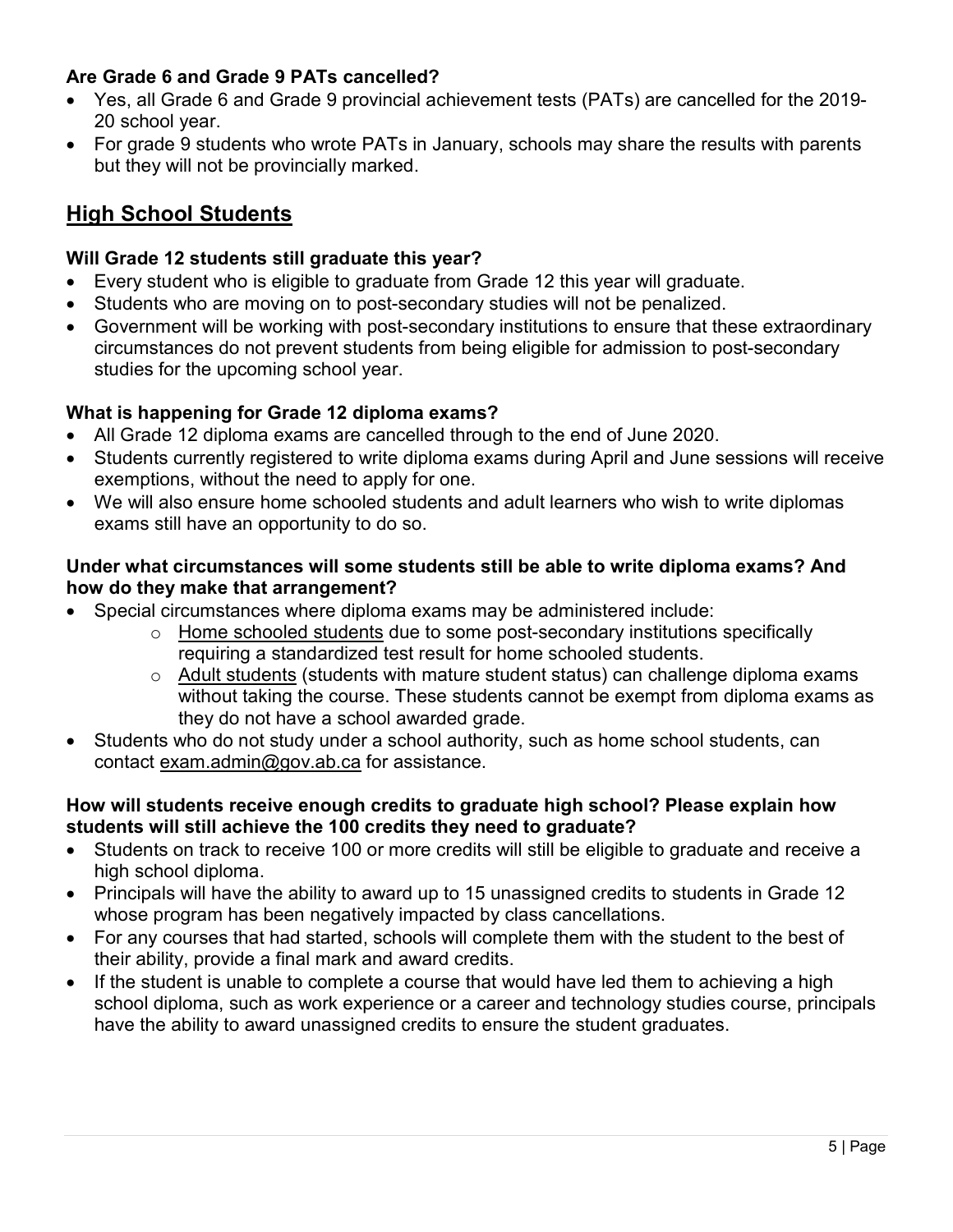# Why not just lower the credit requirement to graduate this year?

- It is important for student transcripts to be complete with 100 credits or more as to not create issues for students in the long-term.
- Most students graduate with more than 100 credits, so the 15 unassigned credits that principals will be able to use are only for students whose program has been negatively impacted by class cancellations, affecting their ability to graduate this year.

### Why did you wait to cancel Grade 12 diploma exams, when other provinces had already canceled them?

- Our first and foremost priority for Grade 12 students was to ensure those that are eligible to graduate would still be able to do so, and continue on to post secondary studies without being penalized.
- However, feedback from our education partners over the last few days has identified a number of challenges in having Grade 12 students write diploma exams.
- Based on this feedback, government decided to cancel Grade 12 diploma exams through to the end of June 2020.
- Students will receive a final mark for classes they are currently taking by the end of the school year, which will appear on their transcript.
- They can then use their transcript for post-secondary entrance, scholarships and other purposes, as they normally would.

### How will classes in option courses such as fine arts, music, culinary arts, automotive mechanics work?

- Where possible, schools will work with high school students to complete their courses to the best of their ability, providing a final mark and awarding credits.
- Government recognizes this might not be possible with some courses with hands-on learning or requiring specialized equipment.
- If a student is unable to complete a course that would have allowed them to progress to the next grade, principals have the ability to award credits to ensure student progression.

### For grades 10 and 11 courses, can unassigned credits be used to move students to the next level?

- A student's grade is important in high school as it indicates a certain level of knowledge and learning was demonstrated by the student.
- Student learning for grades 10 and 11 course is continuing, and teachers have the flexibility in determining alternative ways for students to still learn the course material and to use their professional judgement to assess the student and assign a final grade.
- There will be some courses where there just is not an effective alternative to in-class learning with specialist equipment, such as automotive or hairstylist classes and students won't be able to complete these courses in this school year.
- However, our education system has the flexibility to find ways for students to still complete the courses they want to at a later date.

# High school classes have more students per class than lower grades, so how are teachers going to manage that many students in an online environment?

- At-home is going to be new for many students, and many teachers.
- Teachers and students can work together to determine how best to achieve the learning outcomes.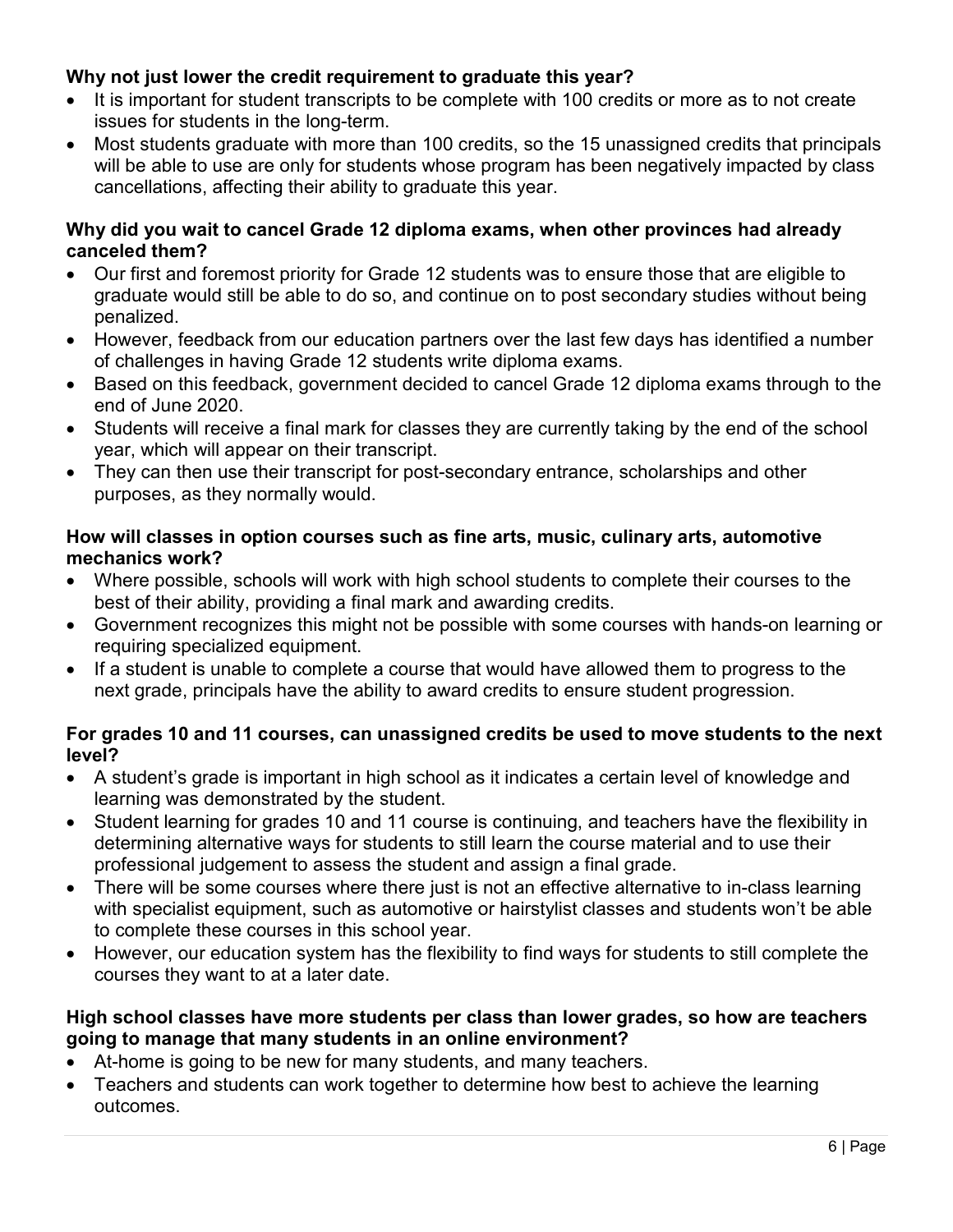- Students not having face-to-face time with a teacher does not mean student learning is over.
- Some students have been using distance learning for many years and have told us that learning this way becomes easier as you go.

# How are high school graduation ceremonies going to be affected?

- Graduation ceremonies are important milestones for high school students.
- It is still too early to know how long this situation will last, but any plans being considered will have to follow the direction from the Chief Medical Officer of Health at that time.

# Other Student Considerations

### What supports will be provided for students with special needs?

 Staff who provide specialized supports and services to children with disabilities should consult with families to find ways to support learning outcomes at home, while avoiding direct contact to protect students' health.

### How will at-home learning work for students in Early Childhood Services (ECS) programs?

- School authorities are in the best position to decide how to provide education services to children while still following the directions from the Chief Medical Officer of Health, including not going into homes.
- Teachers are expected to connect with families to plan for and ensure continuity of each child's educational program in an ECS program.

### What is the plan for exchange students here from other countries?

 For foreign born students currently still here in Canada, they should still be supported by the school authorities.

### This is a stressful time for students. What considerations are being made for their mental health?

- With this disruption in their education, students will be experiencing a range of emotions and will deal with the stress in a variety of ways.
- School authorities should reach out to health partners to ensure supports are in place for students during this difficult time.

# For students that are in crisis situations, how will they be supported?

 School authorities should reach out to health partners to ensure support are readily available for students during this difficult time.

# Teachers and Staff

### What are the expectations for teachers and school staff?

- Teachers and other school staff are expected to work, either from home or at their workplace.
- School authorities are expected to continue their regular day-to-day operations and ensure the safety of our school facilities. We expect maintenance, capital projects, cleaning of facilities, and administrative work to continue.
- Decisions on how to do this are still to be made, and may vary depending on the school jurisdiction.
- We encourage school employees to speak to their employer about their specific situation.